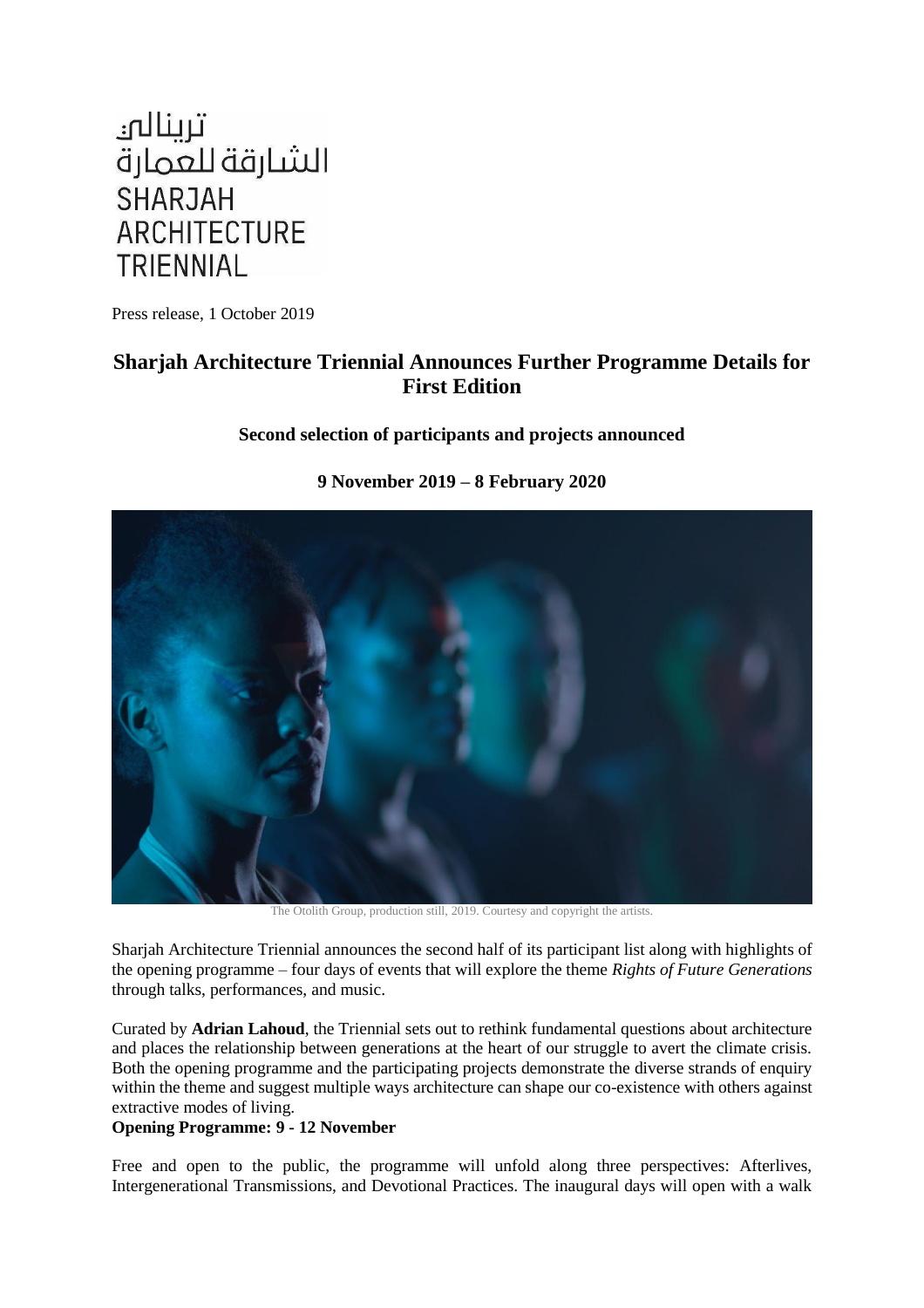from Sharjah's dhow port to the Old Al Jubail Vegetable Market; a press conference by Mauricio Hidalgo, chief of the Huatacondo community (northern Chile) in the Al-Qasimiyah School; and an awakening ceremony by the custodians of the *Ngurrara Canvas II*, which will be displayed at the Sharjah Art Foundation.

Each event will be followed by a series of performances, talks, and screenings by the Triennial participants and invited guests.

The music programme, developed in collaboration with [Ma3azef](https://ma3azef.com/) (an online magazine dedicated to contemporary Arabic music), will feature a variety of performances across the four days.

## **Rights of Future Generations Working Group**

The Rights of Future Generations Working Group is a forum for policymaking and advocacy whose mission is to secure a better world for future generations. It aims to address the fundamental risks of environmental degradation, poverty, inequality, and political, racial, and gender discrimination.

On 12 November, the Working Group will hold its first policy day at Sharjah's Africa Hall, which will be open to the public. After an opening intervention by **His Highness Sheikh Dr. Sultan bin Mohamed Al Qasimi, Supreme Council Member and Ruler of Sharjah, Dilma Rousseff** (36th President of Brasil) will deliver a lecture on the politics of climate change, global justice, and development; and **María Fernanda Espinosa** (President of the United Nations General Assembly) will speak of the UN's failed multilateral efforts to address climate change. The full list of speakers and of Working Group members will be announced in the coming weeks.

Working throughout the Triennial, the Working Group will develop a charter on the rights of future generations to be known as the Sharjah Charter. The group is chaired by **Lumumba Di-Aping**, chief negotiator for the G77 countries at the 2009 Copenhagen Summit, former representative of the Republic of South Sudan at the United Nations, and advisor to H. H. Sheikh Dr. Sultan.

### **Participants and Projects**

**Feral Atlas** brings together more than seventy scientists, humanists, artists, and designers to offer field observations on the more-than-human Anthropocene. Developed in association with AURA (Aarhus University Research on the Anthropocene) and James Cook University, the project is organised by visual anthropologists **Victoria Baskin Coffey** and **Jennifer Deger,** together with artist and architect **Feifei Zhou,** and anthropologist **Anna Tsing.**

In a performative lecture, architect and theorist **Godofredo Pereira** considers the history of exhumations in the context of environmental activism and of the truth and reconciliation commissions in Latin America. His work shows the relevance of the concept of exhumation in the face of increasing demands for global climate justice. Furthermore, Pereira is producing Last Evenings On Earth, in collaboration with the **Sharjah Indian Association Community Centre** and **Sharjah's Labor Standards Authority**, a project that entails the constitution of local teams to curate a film program for their neighborhoods. The project, whose title is taken from Roberto Bolaño's story *Últimos atardeceres en la tierra*, points at how futures are perceived or imagined.

Inspired by Frantz Fanon's Pan-Africanism and revolutionary new humanism, Black Studies scholar **Greg Thomas** leads a project with artist and filmmaker **Fatou Kande Senghor,** painter **Ivan Lopez**, **Diaz** and the musical project **El Houma**, multimedia artist **Merine**, photographers **Djibril Drame** and **Nadjib Bouznad,** street calligrapher **LMNT**, scholar **Luc Chauvin**, and sound artist **Kamel Badarneh**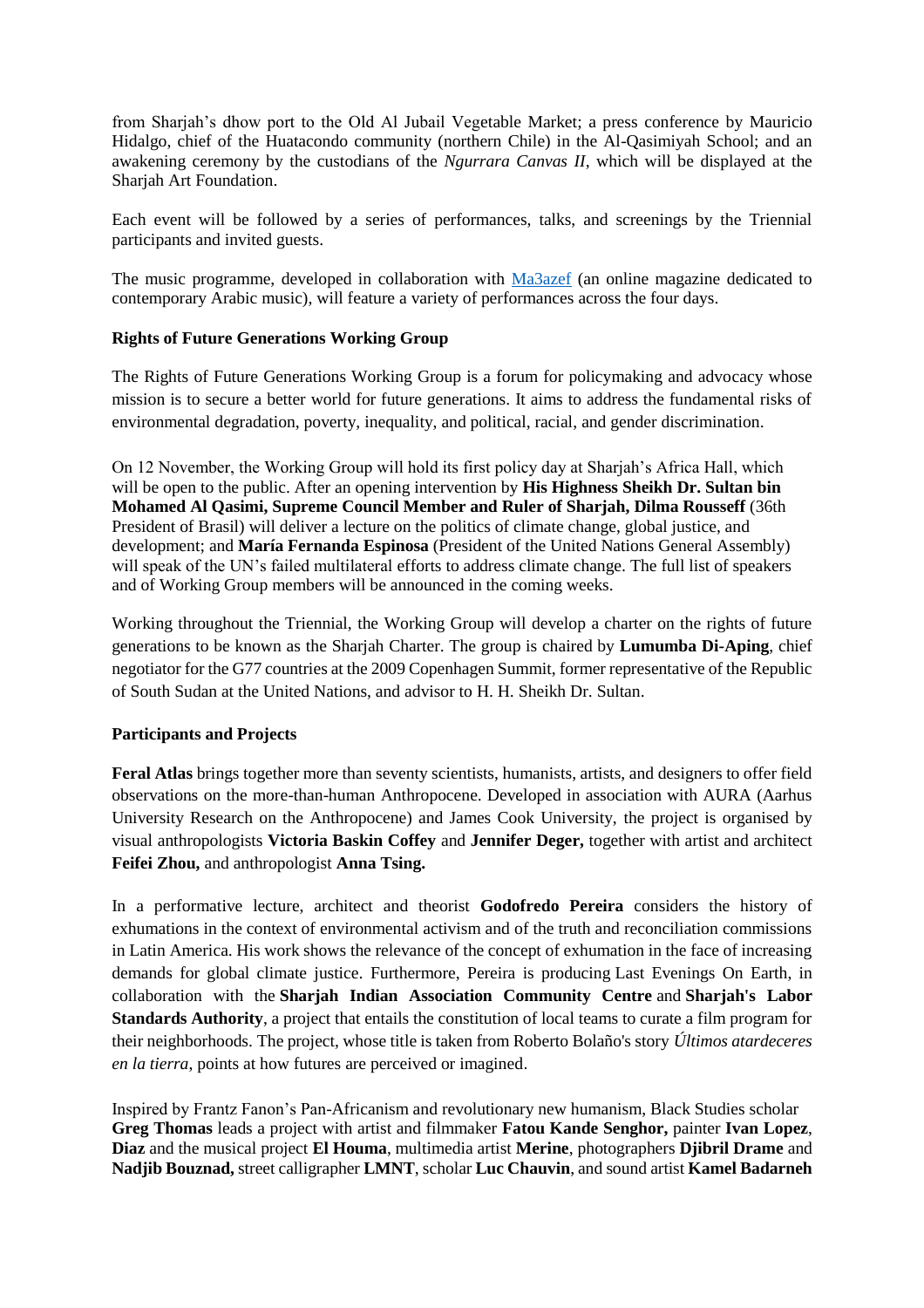on the relation between "body politics" and "the body politic." The group will consider social relations between species and the environment as elemental concerns for anti-colonial and anti-neocolonial practices.

The student collective **CCCP/2020** is researching the format of the syllabus as a pedagogical tool and as a site of knowledge production. In coordination with Triennial visitors, they will look at the geographies and histories that are encoded in course syllabi across different spatial and temporal thresholds.

Architects **Hamed Khosravi** and **Roozbeh Elias-Azar** with artist **Nazgol Ansarinia** reflect on spatial imaginaries of domestic spaces in the city of Tehran. They reinterpret the codes and protocols of a typical apartment block through the fragmentation of its constituent parts and its reassembly – a process that looks to enable a continuous revolution that begins at home.

The thousands of sacred church forests in the Amahara state in Ethiopia are enclaves of religious practices and ecological intensity, in the context of the rising pressure from intensive farming and deforestation. Artist and architect **Ibiye Camp** with anthropologist **Tom Boylston** explore these unique places as a system of resistance.

The **Informal Collective** is a heterogeneous and fluid constellation of researchers and practitioners interested in the relationship between image and conflict in processes of decolonization. Established in 1998, the collective has been looking at photographs and video footage of occupied territories and their role within ongoing conflicts. The collective explores why some of the world's unresolved conflicts remain invisible.

Researching global satellite images collected over the last 35 years, geographer **Jamon Van Den Hoek** and artist **Steve Salembier** (Atelier Bildraum) develop an immersive installation that visualizes the subjectivity and partiality of Earth-observing satellite data and questions the spatial and temporal disparities of scientific knowledge.

**Lawrence Abu Hamdan** presents a new body of work on the politics and possibilities of reincarnation. Through listening closely to "xenoglossy" (the *impossible* speech of reincarnated subjects), this performance explores a collectivity of lives who use reincarnation to negotiate their condition at the threshold of the law – people for whom injustices and violence have escaped the historical record due to colonial subjugation, corruption, rural lawlessness, and legal amnesty. In the piece, reincarnation is not a question of belief but a medium for justice.

Architect **Mohamed Elshahed** and historian **Farida Makar** explore the founding of the contemporary Egyptian state, focusing on the government's project to design and build thousands of new schools based on a range of standard prototypes. Through the lens of pedagogy, Elshahed and Makar examine nation making and its impact on notions of futurity in post-independence politics.

Artist and Architect **Ola Hassanain** with actor **Jasour Abu-Elgasim**, researcher and activist **Gada Kadoda**, architect **Osman Elkhier**, film maker **Ahmed Mahmoud,** and economist **Mayada Abelazim** develop a project that links architectural knowledge production and the concept of the "Black outdoors." Using architectural elements in collaboration with **Mohamed Dardiri,** they utilise the spatial vocabulary developed in the recent revolution in Khartoum, to consider how revolutionary ruptures make it possible to aspire to new kinds of ecologies.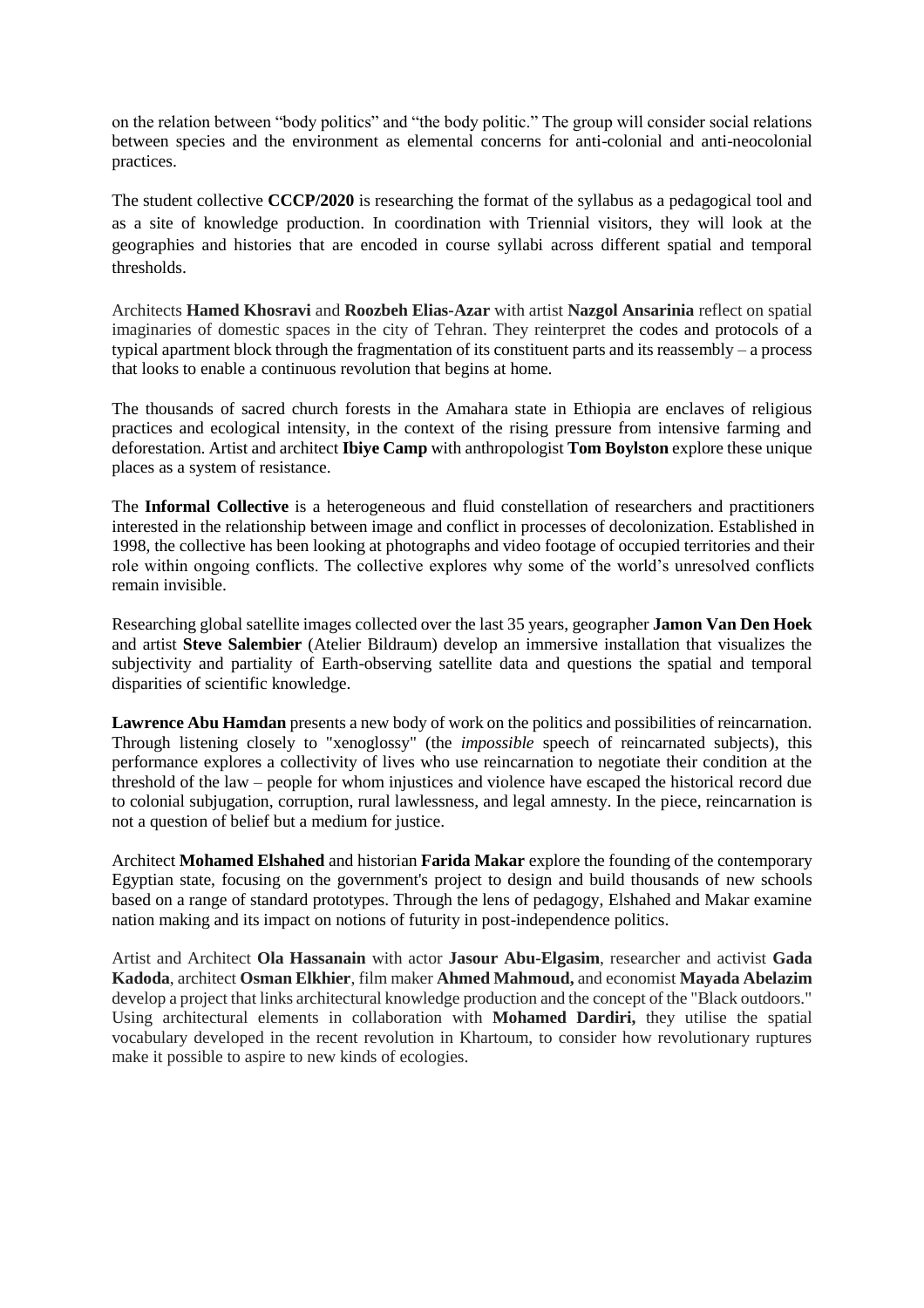

Studio Anne Holtrop, Green Corner Building, Formwork for aluminum cast, 2019. Courtesy of Studio Anne Holtrop.

**The Otolith Group**, formed by the artists and theorists Kodwo Eshun and Anjalika Sagar, think with Blackness and Denise Ferreira da Silva's "equation of value" for a new commission that continues their exploration of the conditions of post-human life. Working with the poetics of vocality, choreography, and animation, the project looks at the entanglements of climate and racism in the creation of The Commonwealth, the 1948 British Nationality Act, and the unstable and ambient fear that constitutes citizenship in the UK today.

Networks of citizen journalists, media activists, and stringers have been the primary source of image production in the Syrian revolution since 2011. In a lecture-performance, anthropologist **Stefan Tarnowski** will enact the founding of a media office, from its incorporation to the forces that are at work behind image production in a time of war.

**Studio Anne Holtrop** (Anne Holtrop, Yuiko Shigeta, Stephan Lando, Marina Montresor, Iris Hilton, Cristiana Lopes and Philipp Wuendrich) explores the uses and properties of gypsum through its material gestures. Combining the Studio's own work with that of Holtrop's students from ETH Zurich (Julius Henkel, Senta Fahrländer, Jonas Kissling) and Accademia di architettura di Mendrisio (Massimiliano Marconi, Angelique Kuenzle, Laura Merlin), the project considers the material's geology, mining, craftsmanship, techniques, and cultural significance.

The sonic reach of the call to prayer (*Athan*), broadcast from the holy mosque of Makkah, amplifies the palpable parameters of the city's boundaries and pronounces its sacredness. Bringing together years of work, **Studio Bound** considers the various lines that intersect and define the city, in a moment when it is undergoing major transformations that are putting tension on Makkah's urban fabric.

In a new film commission based on the story of the *Ngurrara Canvas II*, artist **Tuan Andrew Nguyen** will explore the indigenous histories of the Great Sandy Desert in Western Australia, looking at the use of memory, painting, and testimony to reclaim ancestral land in a postcolonial context.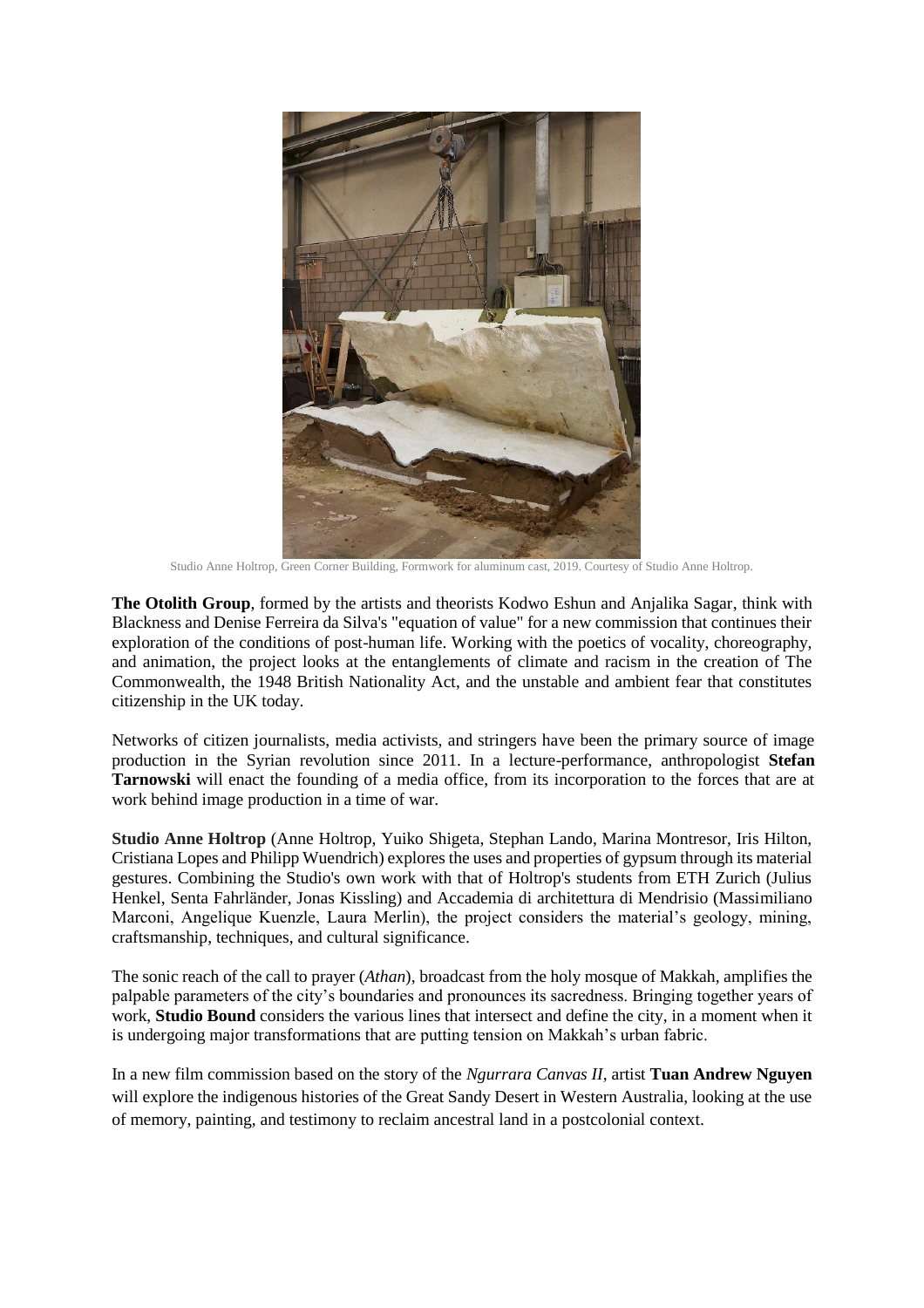### **Propositions**

Four architecture offices – **Lina Gotmeh Architects, L.E.FT Architects, Civil Architecture,** and **all(zone)** – have been invited to develop proposals for re-imagining the Emirate of Sharjah in response to the themes of housing, schooling, and environment.

Each office will present its architectural proposal in a series of stakeholder workshops involving the Triennial's board members which include the Sharjah Urban Planning Council, Sharjah Department of Town Planning and Survey, environmental and waste management company Be'eah, and the American University of Sharjah. The aim is to generate new and long-lasting discussions about the future of Sharjah. The propositions will be exhibited as part of the Triennial.

- ENDS -

#### **Press Office**

International Press Office at [Pelham Communications,](https://pelhamcommunications.com/) T: +44 (0) 20 89693959 | @pelhamcomms Sophie Campos: [sophie@pelhamcommunications.com](mailto:sophie@pelhamcommunications.com) Eleanor Gibson: [eleanor@pelhamcommunications.com](mailto:eleanor@pelhamcommunications.com) 

Sharjah Press Office Anum Laghari: [anum@sharjaharchitecture.org](mailto:anum@sharjaharchitecture.org)

#### **Notes to Editors**

Founded by Khalid Al Qasimi in 2017, Sharjah Architecture Triennial is the first major platform for architecture and urbanism in the Middle East, North and East Africa, South and Southeast Asia. Participating in international conversations while anchored in the specificity of Sharjah and the United Arab Emirates, the Triennial offers new spaces for critical reflection that situate the built environment within its complex social, economic, and cultural contexts. Triennial programming invites dialogue that accommodates Sharjah's rapid urban development amidst historical shifts, ongoing cultural encounters, environmental challenges, and aspirations for the future.

Each edition of the Triennial will be led by a curator who spearheads a core programme of exhibitions, urban interventions, conferences and public talks with the participation of local and international practitioners and researchers.

#### [www.sharjaharchitecture.org](https://www.sharjaharchitecture.org/pages/triennial-2019)

Twitter: [@sharjaharch](https://twitter.com/sharjaharch) | Instagram: [@sharjaharchitecture](https://www.instagram.com/sharjaharchitecture/) | Facebook: [@sharjaharchitecture](https://www.facebook.com/sharjaharchitecture/) #ShjArch #RFGen

#### **Adrian Lahoud**

Adrian Lahoud is Dean of the School of Architecture at the Royal College of Art London. His work critically examines concepts of *scale* and *shelter* in architecture in light of emancipatory urban and environmental struggles, focusing on the Middle East and Africa. He was Research Fellow on the Forensic Architecture project and head of the MA Research Architecture at Goldsmiths University. He has also led urban design programmes at the Architectural Association and University College London. Recent exhibits include: 'Climate Crimes' in *The Future Starts Here,* The Victoria and Albert Museum, London, 2018; 'The Shape of the Eclipse' in *Let's Talk about the Weather: Art and Ecology in a Time of Crisis*, Sursock Museum, Beirut, 2016; and 'Secular Cosmologies' in the Oslo Architecture Triennale 2016: *After Belonging*. Recent publications include: 'The Mediterranean: A New Imaginary' in *New*